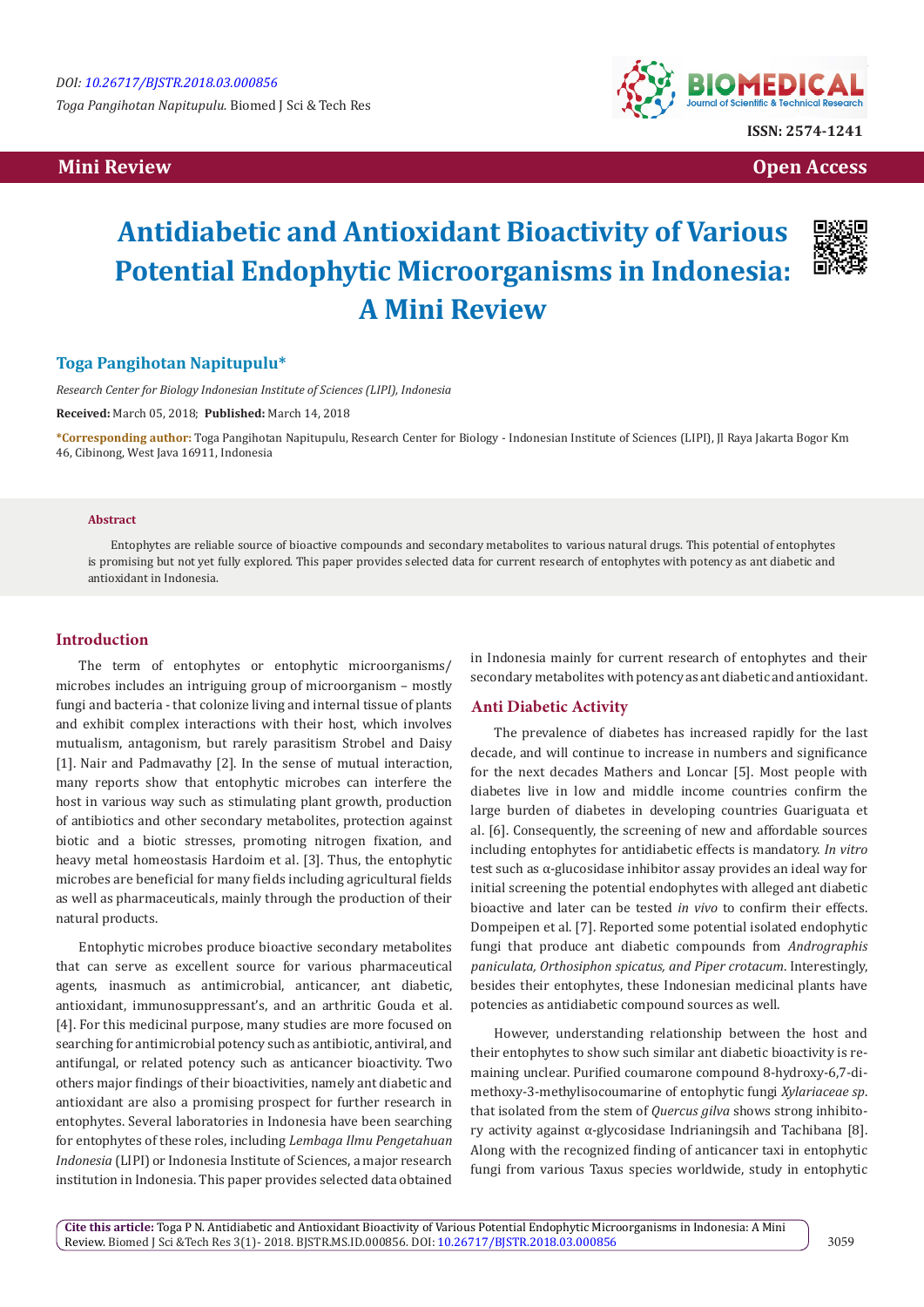fungi *Colletotrichum sp*. from Indonesian grown *Taxes sumatrana*  revealed that the α-glycosidase inhibitor compounds are the unsaturated fatty acids, namely oleic, linoleum, and linolenic acids Arrant et al. [9]. In the world of bacteria, screening of entophytic actinomycetes isolates from Tinospora crisp indicated a novel species that has 92% similarity with *Streptomyces olivochromogenes* but shows potential anti diabetic bioactivity Pujiyanto et al. [10].

### **Antioxidant Activity**

Antioxidants are substances that prevent free radical induced tissue damage by preventing the formation of the free radicals, scavenging them, or by promoting their decomposition, while excess free radical production originating from endogenous or exogenous sources might play a role in many diseases such as cancer, autoimmune disorders, and cardiovascular and neurodegenerative diseases Young and Woodside [11]. Pham-Huy et al. [12]. Therefore, the search for effective and nontoxic natural source compounds with ant oxidative activity has been intensified in recent years. There are various *in vitro* and *in vivo* methods that are being used for the evaluation of antioxidant activity of the sample interest, in which DPPH method was found to be used mostly for the *in vitro*  test Alam et al. [13]. After screening isolated entophytic fungi from *Curcuma longa,* Bustanussalam et al. [14]. Reported some isolates that have potential antioxidant activity.

Additionally, a more recent study indicated that rhizome of other various Zingiberaceae family plants that harbours many entophytic fungi also possess anti oxidative activity Praptiwi et al. [15]. In Taxicab family, an isolated entophytic fungus associated with *Taxus sumatrana* also exhibits anti oxidative activity Artanti et al. [16]. A sesquiterpene compound isolated from *Acremonium sp*. the entophytic fungi from the twigs of *Garcinia griffithii,* had been elucidated and reported to have antioxidant activity Elfita et al. [17]. A significant amount of total phenolic content in ethyl acetate extract of endophytic fungus *Fennellia nivea* associated with *Typhonium divaricatum* confirms it's high anti oxidative activity Saraswaty et al. [18].

### **Future Research and Prospect**

In addition to find the novel species, exploration of entophytes opens the way to find many potential bioactive for medicinal purpose and to cope more understanding the complex mechanism of interaction between plants and microorganism. According to Strobel and Daisy [1], Earth is the home of nearly 300,000 species of plants, where each individual plant is host to one or more entophytes. With approximately 11% of the globe's plant species, at least 33,000 entophytes can be found in Indonesia. Entophytes inhabiting these hosts are poorly studied, which leaves a promising but also challenging research for the future. In this case, Indonesian Culture Collection or Inca (<http://inacc.biologi.lipi.go.id/>), a part of LIPI, has significantly contributed to microbiological research in Indonesia by searching number of new species and exploring their bioactivities.

Collaborating with international networks, its collections have been used for generating natural product libraries to accelerate the high-throughput discovery of therapeutic leads and/or new

molecular structures Johnson et al. [19] Furthermore, understanding the knowledge of relationship between the entophytes and their host will facilitate the ideal production of better drugs. Traditional way to produce natural product based drugs is extraction directly from the medicinal plants, which sometimes quantitatively gives small yields. Manipulating the growth conditions of medicinal plants by adding a particular group of entophytic fungi to the plants is potentially improve the drug quality and quantity Jia et al. [20].

#### **References**

- 1. [Strobel G, Daisy B \(2003\) Bioprospecting for microbial endophytes and](https://www.ncbi.nlm.nih.gov/pubmed/14665674/) [their natural products. Microbiol Mol Biol Rev](https://www.ncbi.nlm.nih.gov/pubmed/14665674/) 67(4): 491-502.
- 2. [Nair DN, Padmavathy S \(2014\) Impact of endophytic microorganisms on](https://www.hindawi.com/journals/tswj/2014/250693/) [plants, environment and humans. Scientific World Journal](https://www.hindawi.com/journals/tswj/2014/250693/) 250693.
- 3. [Hardoim PR, Van Overbeek LS, Berg G, Pirttila AM, Compant S, et al.](https://www.ncbi.nlm.nih.gov/pubmed/26136581) [\(2015\) The Hidden World within Plants: Ecological and Evolutionary](https://www.ncbi.nlm.nih.gov/pubmed/26136581) [Considerations for Defining Functioning of Microbial Endophytes.](https://www.ncbi.nlm.nih.gov/pubmed/26136581) [Microbiol Mol Biol Rev 79\(3\): 293-320.](https://www.ncbi.nlm.nih.gov/pubmed/26136581)
- 4. [Gouda S, Das G, Sen SK, Shin HS, Patra JK \(2016\) Endophytes: A Treasure](https://www.ncbi.nlm.nih.gov/pubmed/27746767/%5d) [House of Bioactive Compounds of Medicinal Importance. Front Microbiol](https://www.ncbi.nlm.nih.gov/pubmed/27746767/%5d) [7: 1538.](https://www.ncbi.nlm.nih.gov/pubmed/27746767/%5d)
- 5. [Mathers CD, Loncar D \(2006\) Projections of global mortality and burden](http://journals.plos.org/plosmedicine/article?id=10.1371/journal.pmed.0030442) [of disease from 2002 to 2030. PLoS Med 3:](http://journals.plos.org/plosmedicine/article?id=10.1371/journal.pmed.0030442) 442.
- 6. [Guariguata L, Whiting DR, Hambleton I, Beagley J, Linnenkamp, et al.](https://www.ncbi.nlm.nih.gov/pubmed/24630390) [\(2014\) Global estimates of diabetes prevalence for 2013 and projections](https://www.ncbi.nlm.nih.gov/pubmed/24630390) [for 2035. Diabetes Res Clin Pract 103\(2\): 137-149.](https://www.ncbi.nlm.nih.gov/pubmed/24630390)
- 7. [Dompeipen EJ, Srikandace Y, Suharso WP, Cahyana H , Simanjunta](https://scialert.net/abstract/?doi=ajb.2011.465.471) [P \(2011\) Potential Endophytic Microbes Selection for Antidiabetic](https://scialert.net/abstract/?doi=ajb.2011.465.471) [Bioactive Compounds Production. Asian Journal of Biochemistry 6\(3\):](https://scialert.net/abstract/?doi=ajb.2011.465.471) [465-471.](https://scialert.net/abstract/?doi=ajb.2011.465.471)
- 8. [Indrianingsih AW, Tachibana S \(2017\) α-Glucosidase inhibitor produced](https://doaj.org/article/c68a543b4bbb4763882d4b0f3de844e3) [by an endophytic fungus, Xylariaceae sp. QGS 01 from Quercus gilva](https://doaj.org/article/c68a543b4bbb4763882d4b0f3de844e3) [Blume. Food Science and Human Wellness 6\(2\): 88-95.](https://doaj.org/article/c68a543b4bbb4763882d4b0f3de844e3)
- 9. [Artanti N, Tachibana S, Kardono LB, Sukiman H \(2012\) Isolation of](https://www.ncbi.nlm.nih.gov/pubmed/24171248) [alpha-glucosidase inhibitors produced by an endophytic fungus,](https://www.ncbi.nlm.nih.gov/pubmed/24171248) [Colletotrichum sp. TSC13 from Taxus sumatrana. Pak J Biol Sci 15\(14\):](https://www.ncbi.nlm.nih.gov/pubmed/24171248) [673-679.](https://www.ncbi.nlm.nih.gov/pubmed/24171248)
- 10. [Pujiyanto S, Lestari Y, Suwanto A, Budiarti S, Darusma LK \(2012\) Alpha](https://www.researchgate.net/publication/262728745_Alpha-glucosidase_inhibitor_activity_and_characterization_of_endophytic_actinomycetes_isolated_from_some_Indonesian_diabetic_medicinal_plants)[glucosidase Inhibitor Activity and Characterization of Endophytic](https://www.researchgate.net/publication/262728745_Alpha-glucosidase_inhibitor_activity_and_characterization_of_endophytic_actinomycetes_isolated_from_some_Indonesian_diabetic_medicinal_plants) [Actinomycetes Isolated from Some Indonesian Diabetic Medicinal](https://www.researchgate.net/publication/262728745_Alpha-glucosidase_inhibitor_activity_and_characterization_of_endophytic_actinomycetes_isolated_from_some_Indonesian_diabetic_medicinal_plants) [Plants. International Journal of Pharmacy and Pharmaceutical Science](https://www.researchgate.net/publication/262728745_Alpha-glucosidase_inhibitor_activity_and_characterization_of_endophytic_actinomycetes_isolated_from_some_Indonesian_diabetic_medicinal_plants) [4\(1\): 327-333.](https://www.researchgate.net/publication/262728745_Alpha-glucosidase_inhibitor_activity_and_characterization_of_endophytic_actinomycetes_isolated_from_some_Indonesian_diabetic_medicinal_plants)
- 11. [Young IS, Woodside JV \(2001\) Antioxidants in health and disease. J Clin](https://www.ncbi.nlm.nih.gov/pubmed/11253127) [Pathol 54\(3\): 176-186.](https://www.ncbi.nlm.nih.gov/pubmed/11253127)
- 12. [Pham Huy LA, He H , Pham Huy C \(2008\) Free radicals, antioxidants in](https://www.ncbi.nlm.nih.gov/pubmed/23675073/) [disease and health. Int J Biomed Sci](https://www.ncbi.nlm.nih.gov/pubmed/23675073/) 4(2): 89-96.
- 13. [Alam Mn, Bristi NJ, Rafiquzzaman M \(2013\) Review on](https://www.ncbi.nlm.nih.gov/pubmed/24936134) *in vivo* and *in vitro* [methods evaluation of antioxidant activity. Saudi Pharmaceutical](https://www.ncbi.nlm.nih.gov/pubmed/24936134) [Journal 21\(2\): 143-152.](https://www.ncbi.nlm.nih.gov/pubmed/24936134)
- 14. [Bustanussalam, Rachman F, Septiana E, Lekatompessy SJ, Widowati](https://www.ncbi.nlm.nih.gov/pubmed/26353416) [T, et al. \(2015\) Screening for Endophytic Fungi from Turmeric Plant](https://www.ncbi.nlm.nih.gov/pubmed/26353416) [\(Curcuma longa L.\) of Sukabumi and Cibinong with Potency as](https://www.ncbi.nlm.nih.gov/pubmed/26353416) [Antioxidant Compounds Producer. Pak J Biol Sci](https://www.ncbi.nlm.nih.gov/pubmed/26353416) 18(1): 42-45.
- 15. [Praptiwi KDP, Fathoni A, Wulansari D, Ilyas M , Agusta A \(2016\) Evaluation](https://www.researchgate.net/publication/310611998_Evaluation_of_antibacterial_and_antioxidant_activity_of_extracts_of_endophytic_fungi_isolated_from_Indonesian_Zingiberaceous_plants) [of Antibacterial and Antioxidant Activity of Extracts of Endophytic Fungi](https://www.researchgate.net/publication/310611998_Evaluation_of_antibacterial_and_antioxidant_activity_of_extracts_of_endophytic_fungi_isolated_from_Indonesian_Zingiberaceous_plants) [Isolated from Indonesian Zingiberaceous Plants. Nusantara Bioscience](https://www.researchgate.net/publication/310611998_Evaluation_of_antibacterial_and_antioxidant_activity_of_extracts_of_endophytic_fungi_isolated_from_Indonesian_Zingiberaceous_plants) [8: 306-311.](https://www.researchgate.net/publication/310611998_Evaluation_of_antibacterial_and_antioxidant_activity_of_extracts_of_endophytic_fungi_isolated_from_Indonesian_Zingiberaceous_plants)
- 16. [Artanti N, Tachibana S, Kardono LB, Sukiman H \(2011\) Screening of](https://www.ncbi.nlm.nih.gov/pubmed/22514879) [endophytic fungi having ability for antioxidative and alpha-glucosidase](https://www.ncbi.nlm.nih.gov/pubmed/22514879) [inhibitor activities isolated from Taxus sumatrana. Pak J Biol Sci](https://www.ncbi.nlm.nih.gov/pubmed/22514879) 14(22):